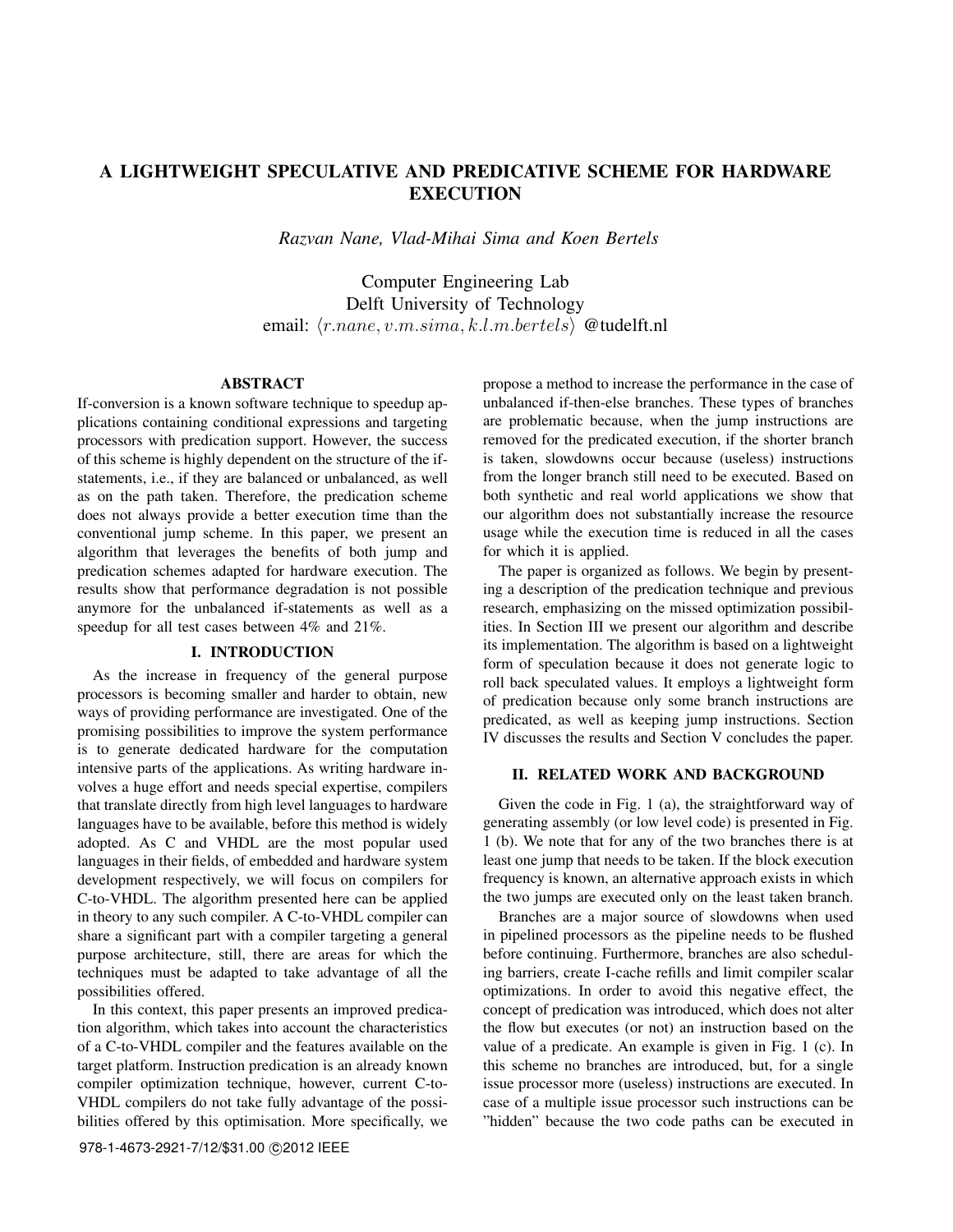parallel. We emphasize that the advantage of the predication comes from the fact that there are no branches in the code.



Fig. 1. (a) C-Code; (b) Jump- ; (c) Predicated-Scheme.

The predication schemes assumes that the penalty of the jump is huge and thus branching has to be avoided. This is no longer true in the case of VHDL code. For the VHDL code there are no "instructions" but states in a datapath, controlled by a Finite State Machine (FSM). A straightforward implementation in VHDL of the jump scheme is presented in Fig. 2. We will present in the later sections the implications of the fact that the jumps are not introducing a huge delay. For this case, applying predication decreases the number of states from 4 to 2. We will show in the later sections how our algorithm can reduce the number of states even for unbalanced branches, a case not treated in the previous work.

A seminal paper on predication is [3], where a generic algorithm is presented that works on *hyperblocks* which extends the concept of basic blocks to a set of basic blocks that execute or not based on a set of conditions. It proposes several heuristics to select the sets of the basic blocks as well as several optimizations on the resulted hyperblocks and discusses if generic optimizations can be adapted to the *hyperblock* concept. Compared to our work, their heuristic

```
datapath
    state_1:
       cond = cmp x, 0state_2:
    state_3:
       r=a+b;
    state_4:
        r=a-b;
    state_5:
        .... -- code after if-statement
FSM
    state_1:
        next_state = state_2
    state_2:
       if(cond)
          next_state = state_3
        else
          next state = state 4state 3:
        next_state = state_5
    state_4:
        next_state = state_5
    state_5:
        ....
```

```
Fig. 2. Jump Scheme
```

```
void balanced_case(int *a, int *b, int *c, int *d,
                 int *e, int *f, int *result) {
    if (xa > xb)*result = \starc + \stard:
    else
            *result = *e - *f;}
```
## Fig. 3. Balanced if branches.

does not consider the possibility of splitting a basic block and does not analyse the implications for a reconfigurable architecture, e.g. branching in hardware has no incurred penalty.

The work in [4] proposes a dynamic programming technique to select the fastest implementation for if-thenelse statements. As with the previous approach, any change in the control flow is considered to add a significant performance penalty. In [5], the authors extend the predication work in a generic way to support different processor architectures. In this work, some instructions are moved from the predicated basic blocks to the delay slots, but as delay slots are very limited in nature there is no extensive analysis performed about this decision.

Regarding the C-to-VHDL compilers, we mention Altium's C to Hardware (CHC) [6] and LegUp [7]. They translate functions that belong to the application's computational intensive parts in a hardware/software co-design environment. Neither of these compilers considers specifically predication coupled with speculation during the generation of VHDL code.

# III. SPECULATIVE AND PREDICATIVE ALGORITHM

In this section, we describe the optimization algorithm based on two simple but representative examples which illustrate the benefit of including Speculative and Predicative Algorithm (SaPA) as a default transformation in High Level Synthesis (HLS) tools.

#### III-A. Motivational Examples

To understand the problems with the predication scheme (PRED) compared to the jump scheme (JMP), we use two functions that contain each one if-statement. The first, shown in Fig. 3, considers the case when the thenelse branches are balanced, i.e. they finish executing the instructions on their path in the same amount of cycles, whereas the second case deals with the unbalanced scenario (Fig. 4). In these examples, we assume the target platform is the Molen machine organisation [2] implemented on a Xilinx Virtex-5 board. This setup assumes that three cycles are used to access memory operands, simple arithmetic (e.g. addition) and memory write operations take one cycle, whereas the division operation accounts for eight cycles.

The FSM states corresponding to the two examples are listed in Fig. 5(a) and 5(b). For each example, the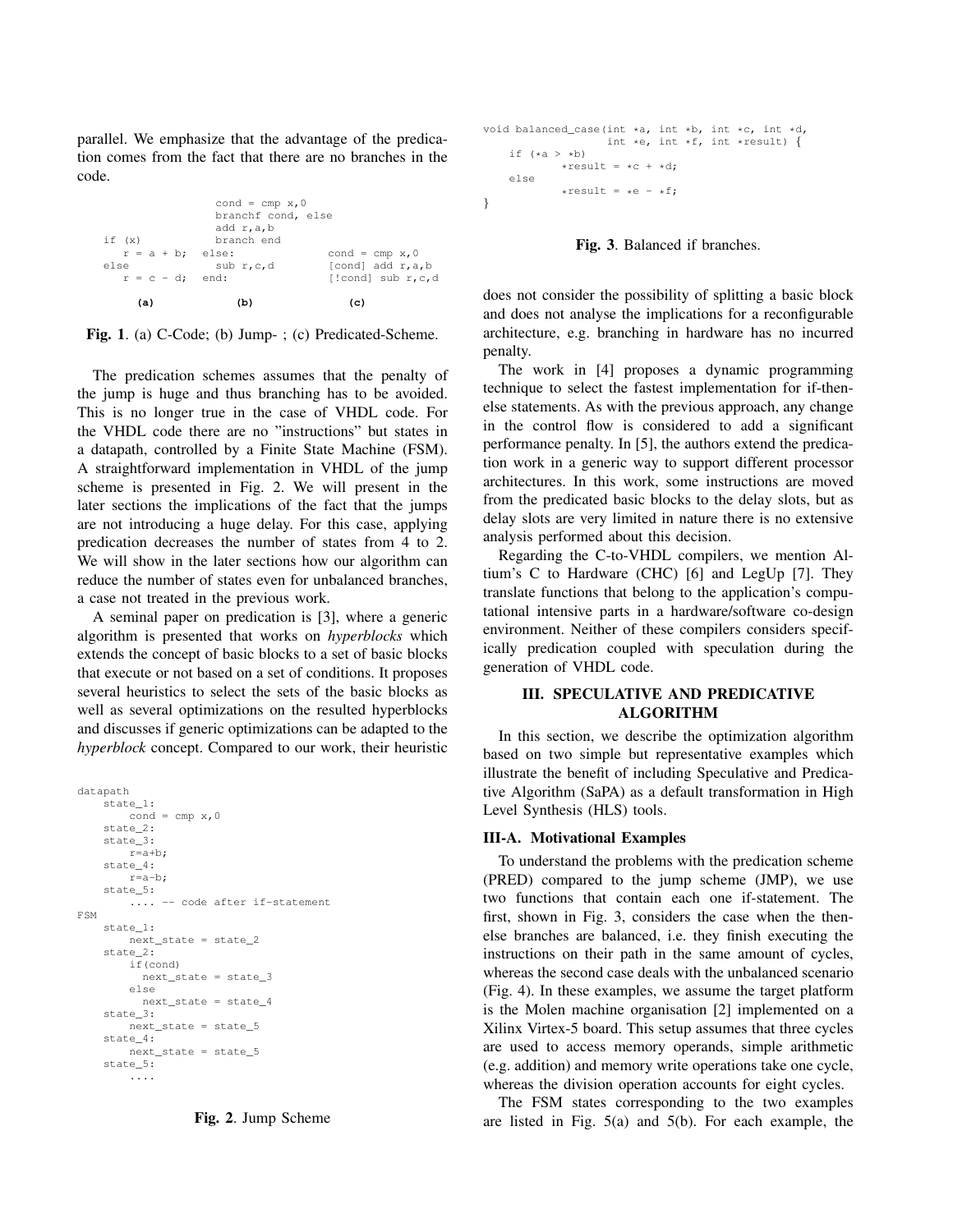| S1: $\mathsf{Id}^*a$<br>S2: $\mathsf{Id}^* \mathsf{b}$<br>S4: read a;<br>S5: read b;<br>S6: TB = cmp gt (a,b) S6: TB = cmp gt (a,b)<br>S7: if (TB) jmp S16; S7: TB ? ld *c : ld *e; S5: read b;<br>S8: Id *e;<br>S9: Id *f;<br>$S11:$ read e;<br>$S12:$ read f;<br>$S13$ : result = e-f;<br>S <sub>14</sub> : write result;<br>S15: jmp S23;<br>$S16:$ Id ${}^{\star}$ c;<br>S17: Id *d:<br>S19: read c;<br>S20: read d;<br>$S21: result = c+d;$<br>S22: write result;<br>S23: return; | S1: $\mathsf{Id}^*$ a<br>$S2:$ Id *b<br>S4: read a;<br>$S5:$ read b;<br>S8: TB $?$ Id $*$ d : Id $*$ f;<br>S10: TB ? (read) $c : e$ ; S6: read $c$ ;<br>S11: TB ? (read) $d$ : f;<br>$result = c + d$ ;<br>else<br>$result = e-f$ ;<br>S13: write result;<br>S <sub>14</sub> : return; | S1: $\mathsf{Id}^*$ a<br>$S2: Id *b$<br>S3: $\text{Id} *c$<br>S4: read a;<br>$\mathsf{Id} \star \mathsf{d}$ ;<br>$Id *e$ ;<br>$Id * f$ ;<br>S12: if (TB) $TB = \text{cmp} \text{gt}(a,b)$<br>S7: read d;<br>S8: read e;<br>S9: read f;<br>S10: if (TB)<br>$result = c+d$ ;<br>else<br>result = $e$ -f;<br>S11: write result:<br>S12: return; | S1: $\mathsf{Id}^*$ a<br>$S1:$ Id *a<br>S1: $\mathsf{Id}^*$ a<br>$S2:$ Id *b<br>S2: $\mathsf{Id}^* \mathsf{b}$<br>S2: $\mathsf{Id}^* \mathsf{b}$<br>S3: $\text{Id} *c$<br>S4: read a;<br>S4: read a;<br>S4: read a;<br>S5: read b;<br>S5: read b;<br>$\mathsf{Id} \star \mathsf{d}$ ;<br>S6: TB = cmp gt (a,b) S6: TB = cmp gt (a,b)<br>S7: TB $?$ Id $*$ c : Id $*$ e;<br>S5: read b;<br>S7: if (TB) jmp S16;<br>$Id *e$ ;<br>S8: TB ? Id *d : Id *f;<br>S8: Id *e;<br>S6: read $c$ ;<br>S10: TB ? (read) c : e;<br>$S9:$ $Id *f$ ;<br>$Id * f$ ;<br>S11: read e;<br>S11: TB ? (read) $d$ : f;<br>$S12:$ read f;<br>S12: tmp = $c+d$ ; $TB = cmp$ gt $(a,b)$<br>If (!TB) result = e-f; $S7$ : read d;<br>$S13$ : result = e-f;<br>S8: read $e$ ;<br>S13: INT $\rightarrow$ tmp/5;<br>S14: write result;<br>S9: read f;<br>$S21:$ if $(TB)$<br>S15: jmp s32;<br>S10: if (TB) tmp = $c+d$ ;<br>$S16:$ Id ${}^{\star}$ c;<br>result $\leftarrow$ tmp/5;<br>else { $result = e-f$ ;<br>S17: Id *d;<br>S22: write result;<br>$imp$ S20; }<br>S19: read c;<br>S23: return;<br>S11: INT $\rightarrow$ tmp/5;<br>S20: read d;<br>S19: result $\leftarrow$ tmp/5;<br>$S21:$ tmp = $c+d;$<br>S20: write result;<br>S22: INIT $\rightarrow$ tmp/5;<br>S21: return;<br>S30: result $\leftarrow$ tmp/5;<br>S31: write result;<br>S32: return; |
|----------------------------------------------------------------------------------------------------------------------------------------------------------------------------------------------------------------------------------------------------------------------------------------------------------------------------------------------------------------------------------------------------------------------------------------------------------------------------------------|----------------------------------------------------------------------------------------------------------------------------------------------------------------------------------------------------------------------------------------------------------------------------------------|----------------------------------------------------------------------------------------------------------------------------------------------------------------------------------------------------------------------------------------------------------------------------------------------------------------------------------------------|-----------------------------------------------------------------------------------------------------------------------------------------------------------------------------------------------------------------------------------------------------------------------------------------------------------------------------------------------------------------------------------------------------------------------------------------------------------------------------------------------------------------------------------------------------------------------------------------------------------------------------------------------------------------------------------------------------------------------------------------------------------------------------------------------------------------------------------------------------------------------------------------------------------------------------------------------------------------------------------------------------------------------------------------------------------------------------------------------------------------------------------------------------------------------------------------------------------------------------------------------------------------------------------------------------------------------------------|
| $(1)$ JMP $\overline{B}$                                                                                                                                                                                                                                                                                                                                                                                                                                                               | $(2)$ PRED B                                                                                                                                                                                                                                                                           | $(3)$ SaPA B                                                                                                                                                                                                                                                                                                                                 | $(4)$ JMP U<br>$(5)$ PRED U<br>$(6)$ SaPA U                                                                                                                                                                                                                                                                                                                                                                                                                                                                                                                                                                                                                                                                                                                                                                                                                                                                                                                                                                                                                                                                                                                                                                                                                                                                                       |

(a) Balanced Example

(b) Unbalanced Example

Fig. 5. Synthetic Case Studies.

```
int tmp;
        (*a > *b) {
    if (*a > *b) {<br>tmp =
        *result = tmp / 5; }void unbalanced_case(int *a, int *b, int *c, int *d,
int *e, int *f, int *result) {
              tmp = x + x + xelse
               *result = *e - *f;}
```
Fig. 4. Unbalanced if branches

first column represents the traditional jump scheme ((1) and  $(4)$ ), the middle columns  $((2)$  and  $(5)$ ) represent the predicated one and columns (3) and (6) shows the SaPA version. This column will be explained in more detail in the next section, as it is presenting the solution to the problem described here. Because each state executes in one cycle, the first five states are needed to load the *a* and *b* parameters from memory. In the first two states, the address of the parameters is written on the memory address bus. State three is an empty state and therefore is not shown in the figures. Finally, in states four and five the values of the parameters are read from the data bus. These operations are common for all possible implementations (i.e. for all combinations of balanced/unbalanced case study and JMP/PRED/SaPA schemes) shown by the (1) to (6) numbered columns in the two figures. Subsequently, the then-branch (TB) predicate is evaluated for the JMP cases (column (1) and (4)). Based on this value, a jump can be made to the then-branch states (states 16 to 22), or, in case the condition is false, execution falls through to the

for the unbalanced case, i.e. (4) JMP\_U, is larger due to  $1$ ditional div $\ddot{\rm s}$ the additional division operation present in the then-branch. That is, in state 22 we initialize the division core with the required computation, whereas in state 30 we read the else-path (states 8 to 15). The number of states required output.

Applying the predication scheme to the balanced example results in a reduction in the number of states. This is achieved by merging both then- and else-branches and by selecting the result of the good computation based on the predicate value. This optimization is ideal for HLS tools because decreasing the number of states reduces the total area required to implement the function. For the examples used in this section, a reduction of nine states was possible, i.e. when comparing (1) and (4) with (2) and (5) respectively. However, because branches can be unbalanced, merging them can have a negative impact on performance when the shorter one is taken. For example in column (5) PRED\_U, when the else-path is taken, states 13 to 21 are superfluous and introduce a slowdown for the overall function execution.

Fig. 6 shows all possible paths for both examples as well as their execution times in number of cycles, e.g. from state 1 to state 23. TE represents the execution Time for the Else path while TT is the Time when the Then path is taken. The upper part of the figure corresponds to the balanced if-function and the lower for the unbalanced case. Furthermore, there is a one-to-one correspondence between the columns in Fig. 5 and the scenarios in Fig. 6. The numbers on the edges represent the number of cycles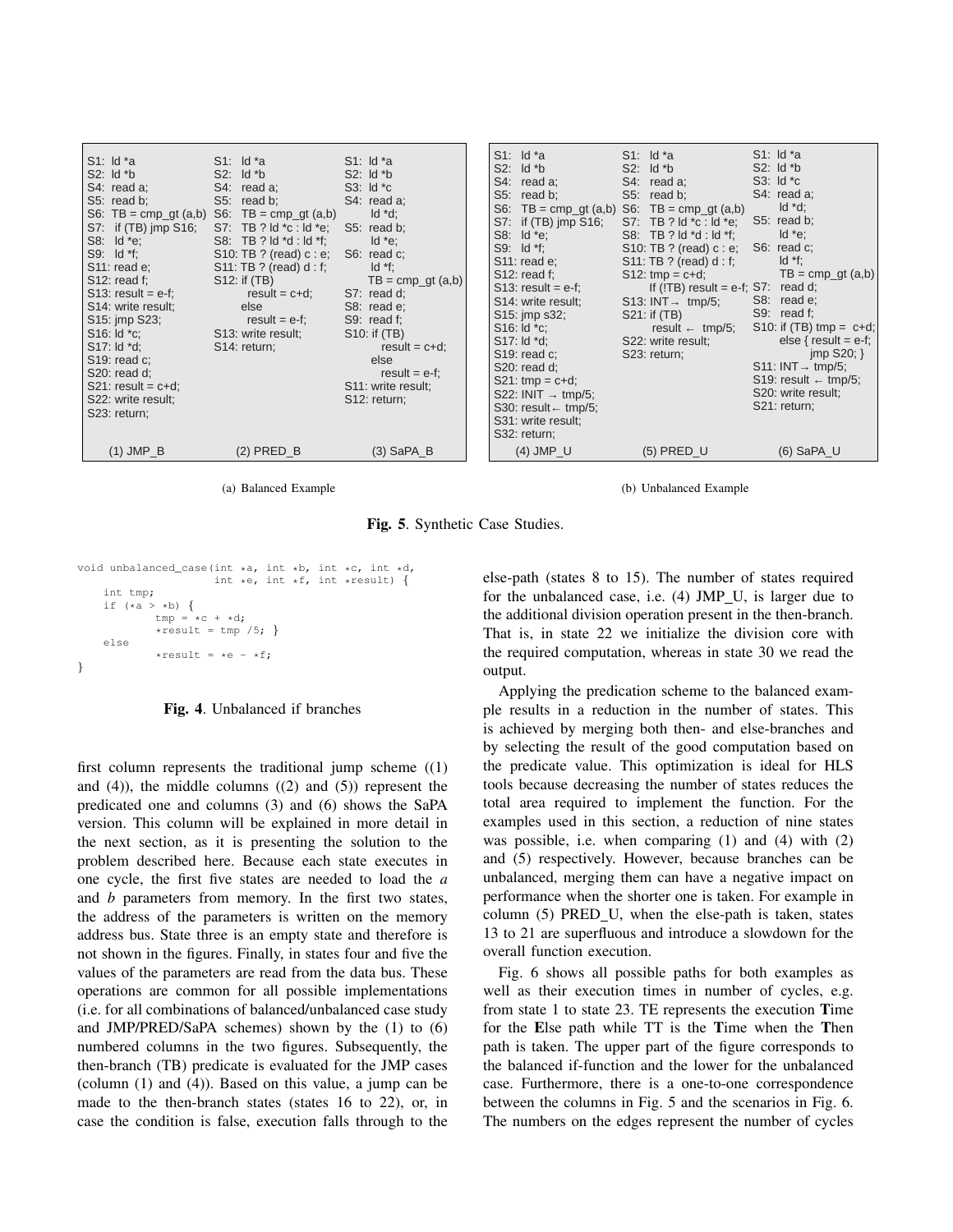

Fig. 6. Execution Sequence of FSM States.

needed to reach the next state shown. The last arrow in the paths represents the cycle required to execute the return statement in the last state of the FSM. Considering first the balanced flows, we observe that the predication scheme improves performance compared to the jump scheme (i.e. (2) is better than (1)). This is because jump instructions are removed.

However, care has to be taken to avoid performance degradation when shorter paths are taken. This is shown in Fig. 6 (5) compared to (4), where the execution time increased from 16 to 23 cycles. Therefore, the predication scheme has to be adjusted for hardware execution to cope with unbalanced branches. This is described next.

#### III-B. Algorithm Description and Implementation

To alleviate the short branch problem from the PRED scheme we need to introduce a jump statement when the shorter branch is finished. Fortunately, for hardware execution this is possible without any penalty in cycles as opposed to conventional processors. This extension to the predicated scheme is shown in state S10 of Fig. 5 (6). Including jump instructions in the FSM whenever a shorter path has finished guarantees that no extra cycles are wasted on instructions that are superfluous for the path taken. This is possible because in hardware execution there is no penalty when performing jumps. This motivates that this transformation can always be applied for hardware generation because a hardware kernel is always seen as running on an n-issue slot processor with a jump penalty equal to 0. Furthermore, the flows in (3) and (6) of Fig. 6 show that speculation improves performance even more by starting the branch operations before the predicate is evaluated. It is important to note that speculation in the case of hardware execution comes without any penalty as we do not have to roll back if the predicate value did not select the proper branch for execution. In hardware we have enough resources to accommodate speculative operations, i.e., sacrifice area, in favour of improving performance.



Fig. 7. Engine Flow to Implement SaPA.

The compiler modifications required to implement the algorithm are shown in Fig. 7 in the lower dashed rectangle. In the upper part of the figure the global flow of the DWARV 2.0 compiler [1] is shown, where standard and custom engines performing various transformations and optimizations are called sequentially to perform the code translation from C to VHDL. In this existing flow, the *SaPA flow* wrapper engine was added. This wrapper engines is composed of seven standard CoSy engines and one custom engine that implements the SaPA algorithm.

The first engine required is the data dependency graph (*ddg*) engine, which places dependencies between the predicate evaluation node and all subsequent nodes found in both branches of the if-statement. Next, the *pefilter* engine is called to construct if-then-else tree structures. That is, basic blocks containing *goto* information coming from an if-statement are included in the structure, however, basic blocks with goto information coming from a loop are not. The *predicable* engine annotates the Intermediate Representation (IR) with information about which basic blocks can be predicated. The compiler writer can also express in this engine if he does not want the if-construct to be predicated. *pecosts* computes the cost for each branch of the if-statement based on the number and type of statements found in these and decides what scheme should be used to implement this if-statement. For hardware generation, this engine was reduced to simply returning SaPA. *peallocate* allocates registers in which if conditions are stored, whereas *pepropagate* propagates those registers to instructions found in both if-branches.

The SaPA engine implements the lightweight predication by introducing a jump instruction in the case of unbalanced branches. That is, when one of the branches reached the end. Whenever this point is reached, a jump to the end of the other branch is inserted. The *SaPA* engine performs this step. Furthermore, the control flow edges from the predicate register to the expressions found in both branches are also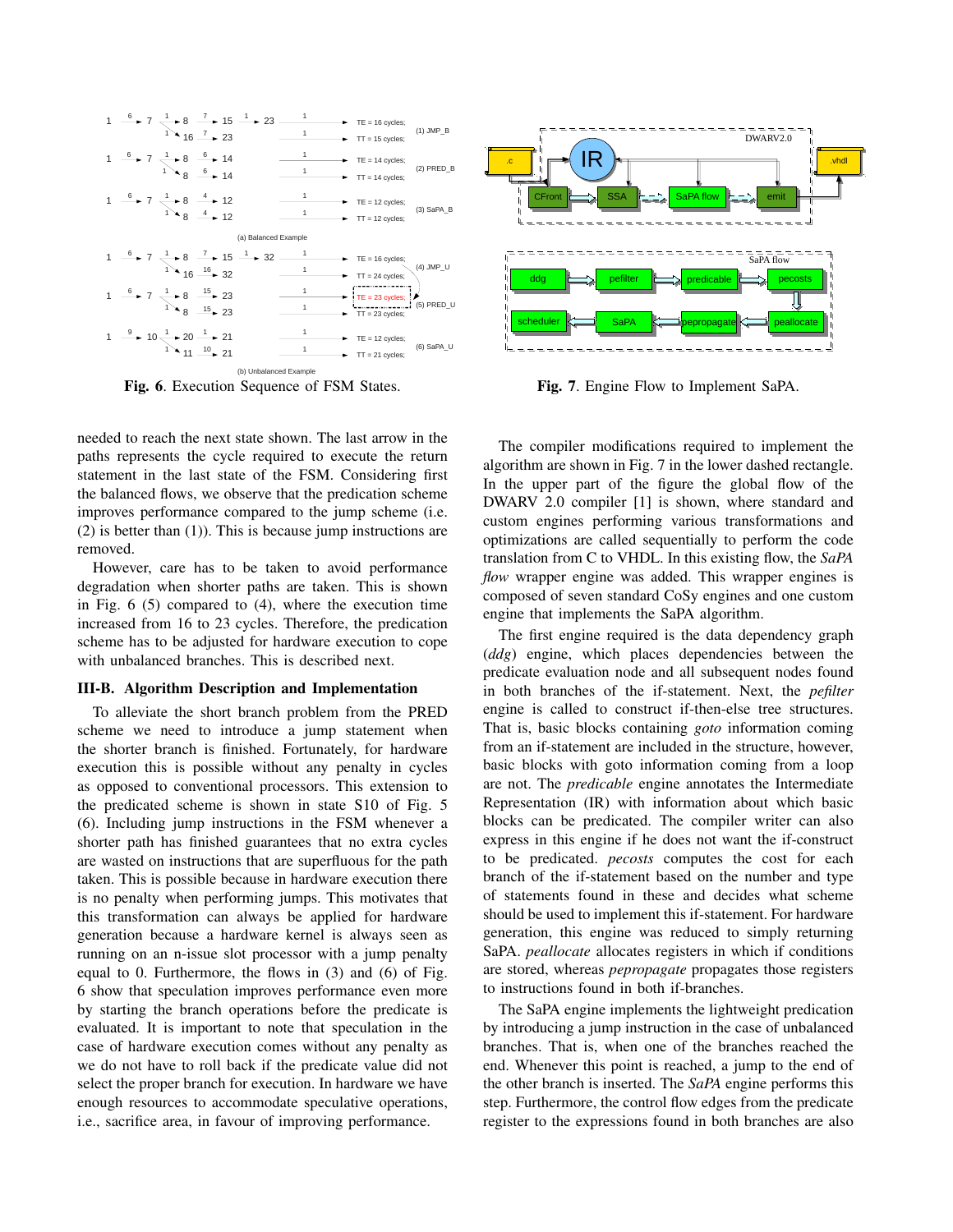

Fig. 8. Data Dependency Graphs.

removed here. That is, for simple expressions with local scope, dependency edges coming from the if-predicate are not needed. These expressions can be evaluated as soon as their input data is available. We name this lightweight speculation because by removing the control flow dependencies from the if-predicate we enable speculation, however, we do not introduce any code to perform the roll back in case the wrong branch was taken as this is not necessary in our hardware design. The dependencies to the memory writes however remain untouched to ensure correct execution. Fig. 8(b) exemplifies the removal of unnecessary dependency edges for the balanced case study. It shows as well in the dashed box the (optional) insertion of the jump instruction, that in the case illustrated, was not necessary.

Finally, the scheduler is executed which can schedule the local operations before the if-predicate is evaluated, i.e. speculating. Furthermore, when the FSM is constructed, whenever the branches become unbalanced, a conditional jump instruction is scheduled to enforce the SaPA behaviour. If the predicate of the jump instruction is true, the FSM will jump to the end of the if-block, therefore avoiding extra cycles to be wasted if the shorter branch was taken. This ensures no performance degradation is possible with this scheme. If the predicate is false, the default execution to move to the next state is followed.

## IV. EXPERIMENTAL RESULTS

The environment used for the experiments is composed of three main parts: i) The C-to-VHDL DWARV 2.0 compiler [1], extended with the flow presented in Section III, ii) the Xilinx ISE 12.2 synthesis tools, and iii) the Xilinx Virtex5 ML510 development board. This board contains a Virtex 5 xc5vfx130t FPGA consisting of 20,480 slices and 2 PowerPC processors. To test the performance of the algorithm presented, we used seven functions. Two are the simple synthetic cases introduced in the previous section, while the other five were extracted from a library of real world applications. These applications contain both balanced and unbalanced if-branches.

Fig. 9 show the speedups of the PRED and SaPA schemes compared to the JMP scheme. The *balanced* function shows how much speedup is gained by combining the predication scheme with speculation. Similar to this, the speedup of the *unbalanced* function, tested with inputs that selects the longer branch (LBT), shows a performance improvement compared to the JMP scheme due to speculation. However, when the shorter branch is taken (SBT), the PRED scheme suffers from performance degradation. Applying the SaPA scheme in this case allows the FSM to jump when the shorter branch finishes and therefore obtaining the 1.14x speedup.

The execution times for both schemes for the *gcd* function are the same because both paths found in this arithmetic function have length one, i.e. they perform only one subtraction each. Therefore, the only benefit is derived from removing the jump-instruction following the operands comparison. It is important to note that applying speculation is useful in all cases where both branches and the if-predicate computation take more than one cycle. Otherwise, the PRED scheme is enough to obtain the maximum speedup. Nevertheless, the speedup that can obtained by simply predicating the if-statement and thus saving one jump instruction per iteration can be considerable, e.g. 20% when the gcd input numbers are 12365400 and 906. *mergesort* provided a test case with a balanced if-structure where each of the paths contains more than one instruction. Therefore, the benefit of applying SaPA was greater than using the PRED scheme. This example confirms that whenever the paths are balanced, the application can not be slowed-down.

Finally, the last three cases show results obtained for unbalanced cases with inputs that trigger the shorter branches in these examples. As a result, for all these functions the PRED scheme generates hardware that performs worse than the simple JMP strategy. Applying the SaPA algorithm and introducing a jump instruction after the short branch will allow the FSM to break from the "predication mode" execution of the if-statement and continue further with executing useful instructions.

To verify that the presented algorithm does not introduce a degradation of other design parameters, i.e. area and frequency, we synthesized all test cases using the environment described in the beginning of this section. Table I summa-